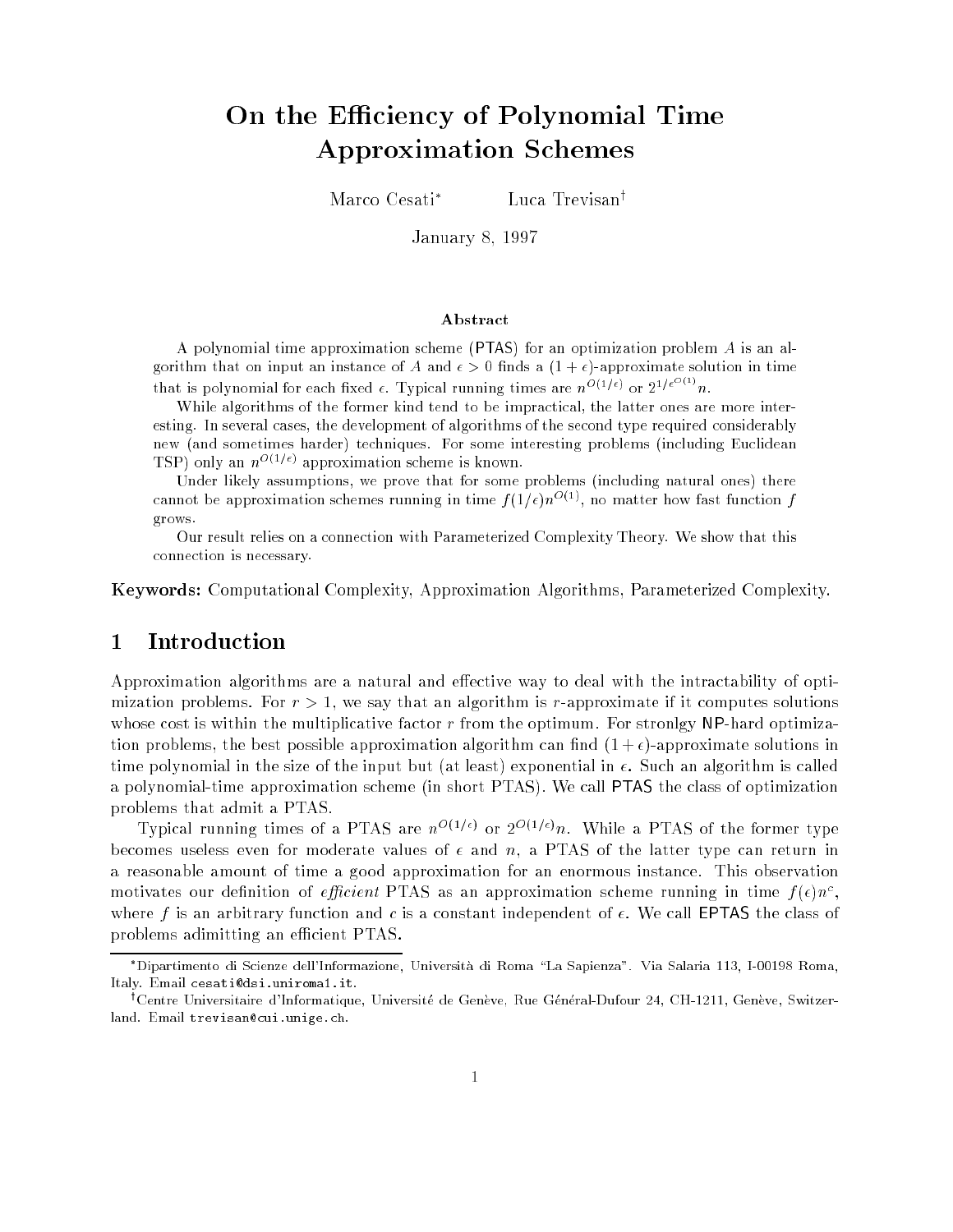In general, bounding the running time by a polynomial whose *degree* does not depend on  $\epsilon$  is an implicit but widely followed rule in the design of approximation schemes. We know of several cases where a EPTAS has been designed for a problem for which a PTAS was already known; the more efficient algorithm was often quite different from the previous one.

A PTAS running in time  $n^{1+\epsilon_1+\epsilon_2}$  for the problem of scheduling processes on identical machines was given by Hochbaum and Shmoys in [15]. Very recently, the same authors gave a  $O(f(\epsilon) + n)$ algorithm [16], where f is doubly exponential. Arora, Karger, and Karpinski [3] present PTAS's for dense constraint satisfaction problems (including dense Max CUT and dense Max 3SAT) running in time  $n^{-\vee - \vee}$ . For dense MAX CUT, a randomized algorithm by de la Vega [9] runs in time  $O(2^{p+q} \vee p + p)$ . Similar performances are obtained by Frieze and Kannan [13] using an algorithmic version of Szemeredy's regularity lemma. A more efficient algorithm is given by Goldreich et al. [14]. It is still open whether there exists an EPTAS for dense Max 3SAT. Khanna and Motwani [17] develop PTAS's for a large variety of planar constraint satisfcation problems; the running time is  $n \rightarrow \infty$ . For some of those problems, Crescenzi and Trevisan [8] improve the running time to  $2^{p\rightarrow p\rightarrow p}$ . Perhaps the most interesting problem for which a PTAS exists is the Euclidean TSP. Arora's PTAS [2] runs in time roughly  $n^{30/6}$ . Arora formulates an algorithmic problem that, if solved, would imply an EPTAS for Euclidean TSP.

We address the issue of whether all PTAS problems admit an efficient PTAS. We show that this problem is connected to parameterized complexity. This research area is a new, powerful framework with which to address the different parameterized behaviour of many computational problems. Almost all natural problems have instances consisting of at least two logical items; many NP-complete problems admit "efficient" algorithms for small values of one item (the *parameter*). Downey and Fellows have introduced  $[10, 11, 12]$  the notion of "fixed parameter tractable problem": a parameterized problem admitting a solving algorithm whose running time, for any fixed value of the parameter, is bounded by a polynomial of constant degree. The class of all fixed parameter tractable problems is called FPT. Since a direct proof that some NP-complete problem is not fixed parameter tractable would imply that  $P \neq NP$ , Downey and Fellows have then introduced a "parameterized reduction" and a hierarchy of classes containing likely fixed parameter intractable problems (the so-called *W hierarchy*): <code>FPT</code>  $\subseteq$  <code>W[1]</code>  $\subseteq$  <code>W[2]</code>  $\subseteq$   $\ldots$   $\subseteq$  <code>W[P]</code>  $\subseteq$  <code>SP. Moreover, many</code> very natural parameterized problems have been shown to be complete for several levels of the W hierarchy, thus giving evidence that this framework is a useful tool for proving (likely) parameterized intractability.

Our main results are:

- 1. A two-way relation between parameterized complexity and the  $EPTAS = PTAS$  question. Namely, if FPT = SP, then EPTAS = PTAS, and if FPT  $\neq$  W[P] then EPTAS  $\neq$  PTAS. We prove the former result with the usual argument of *prefix languages*. The weak reverse connection makes use of a mildly involved scaling argument.
- 2. A natural problem mentioned in [17] is not in **EPTAS** unless **FPT** =  $W[1]$ . This result requires a proof of W[1]-completeness of the induced language. The main new ingredient of this proof is a *cross-over gadget* for multivalued satisfiability problems.

# 2 Definitions

**Definition 1 (Parameterized problem)** A parameterized problem is a set  $L \subset \Sigma \times \Sigma$  , where  $\Sigma$  is a fixed alphabet. In an instance  $\langle x,y\rangle$  of a parameterized problem, y encodes the parameters and is usually an integer (or a set of integers).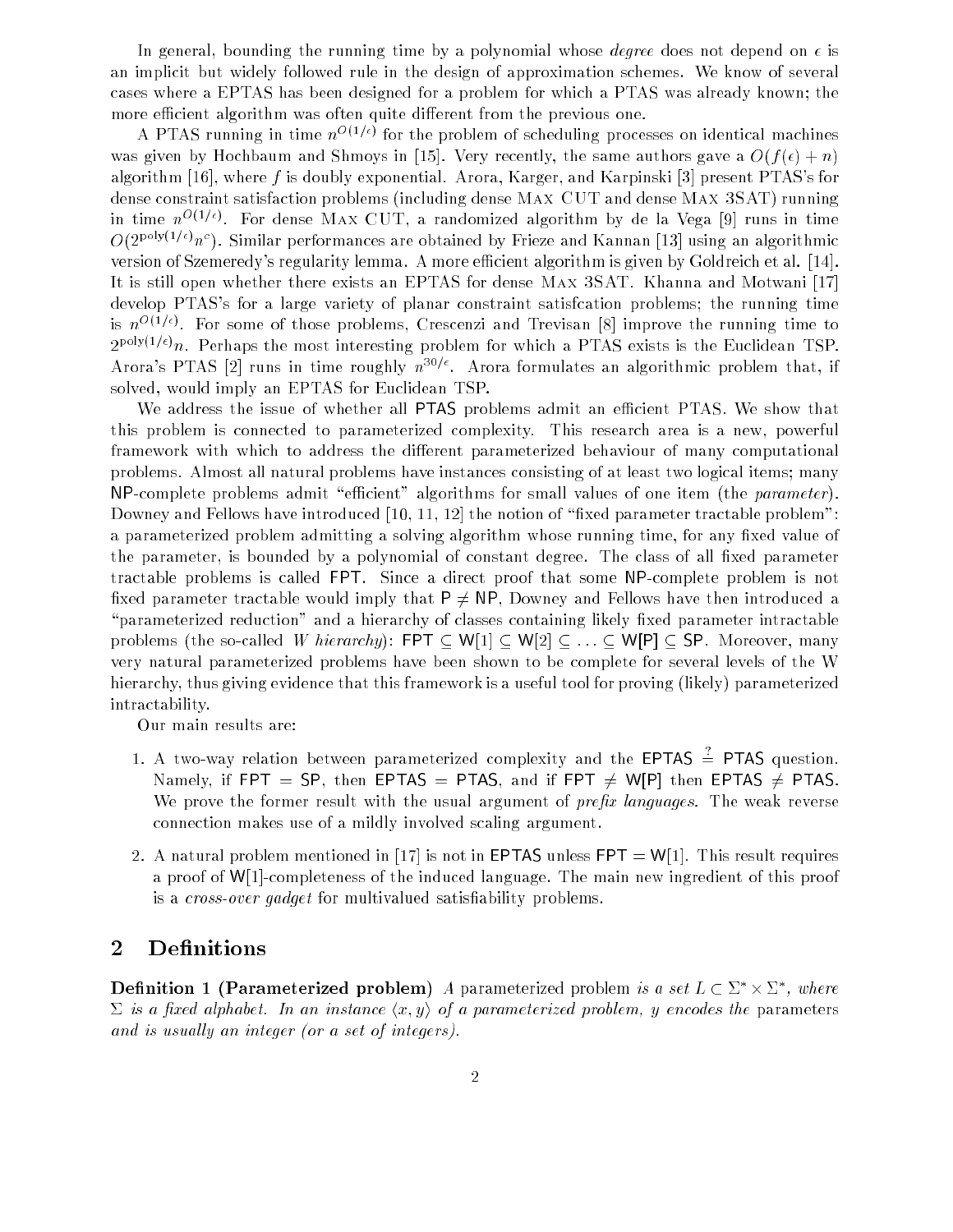**Definition 2** (SP, FPT) A parameterized problem L is in SP if there is a function g and an algorithm T such that T determines if  $\langle x, k \rangle \in L$  in time bounded by  $|x|^{g(k)}$ . L is in FPT if there is a constant c, a function f and an algorithm T such that T determines if  $\langle x, k \rangle \in L$  in time bounded  $\sigma$   $y \rightarrow$   $\kappa$   $\sigma$   $\sigma$   $\sigma$   $\sigma$   $\sigma$ 

There exists an hierarchy W[1]  $\subseteq W[2] \subseteq ... \subseteq W[t] \subseteq ...$  of classes that are intermediate between FPT and SP. On top of it, lies the class  $W[P]$ , still contained in SP (see [10] for definitions). There is some evidence that these classes do not collapse to FPT. In particular, if  $FPT = W[1]$ then  $3SAL$  can be solved in  $2^{+\infty}$  time [1] (where n is the number of variables). Natural complete problems are known for most of these classes under FPT-preserving reductions.

An *optimization problem A* consists of three objects: (1) the set I of instances, (2) for any instance  $x \in I$ , a set sol(x) of solutions, and (3) for any instance  $x \in I$  and for any solution  $y \in sol(x)$ , a measure  $m(x, y)$ . The goal of an optimization problem is, given an instance x, to find an optimum solution y, that is, a solution whose measure is maximum or minimum depending on whether the problem is a maximization or a minimization one. For a formal definition of NP optimization (NPO) problems see [4]. In the following op<sup>t</sup> will denote the function that maps an instance x into the measure of an optimum solution.

Let A be an NPO problem. For any instance x and for any solution  $y \in sol(x)$ , the *performance ratio* of y with respect to x is defined as

$$
R(x,y) = \max \left\{ \frac{\text{opt}(x)}{\text{m}(x,y)}, \frac{\text{m}(x,y)}{\text{opt}(x)} \right\}.
$$

Observe that the performance ratio is always a number greater than or equal to 1 and is as close to 1 as the solution is close to an optimum solution.

Let  $r > 1$  be a fixed constant; we say that an algorithm T for an optimization problem A is *r*-approximate if, for any instance x of size n, the performance ratio of the feasible solution  $T(x)$ with respect to  $x$  is at most  $r$ .

**Definition 3 (PTAS, EPTAS)** A polynomial time approximation scheme (PTAS) for an NPO problem A is an algorithm  $T(\cdot, \cdot)$  that, on input a rational  $r > 1$  and an instance x of A, returns an r-approximate feasible solution  $T(x, r)$ ; furthermore, the running time of  $T(x, r)$  is polynomial in  $|x|$  for each fixed r. A PTAS is said to be an efficient PTAS (EPTAS) if its running time is bounded by  $f(r)|x|^c$  where f is an arbitrary function and c is a fixed constant. We call PTAS (resp. EPTAS) the class of optimization problems admitting a PTAS (resp. EPTAS).

Definition 4 (Induced language) For a maximization (resp. minimization) problem A, the induced language is the parameterized problem consisting of all the pairs  $\langle x, k \rangle$  where x is an instance of A and  $\mathsf{opt}(x) \geq k$  (resp.  $\mathsf{opt}(x) \leq k$ ).

### 3 Necessity of Parameterized Complexity

Theorem 5 If  $FPT = SP$  then EPTAS = PTAS.

**PROOF:** Let A be a PTAS problem, then an approximation scheme  $T(x, r)$  exists whose running time is polynmomial for every fixed  $r > 1$ ; let us consider the following paramterized language  $L_T = \{\langle (x, y), k \rangle : \exists z.yz = T(x, 1 + 1/k)\}.$  Clearly,  $L_T \in \mathsf{SP}$ , and thus  $L_T \in \mathsf{FPT}$ . From an FPT algorithm for  $L_T$  it is easy to construct an algorithm  $L$  -that simulates  $T$  and whose running time  $\Box$ is bounded by  $f(|1/(r-1)|)|x|^{-\alpha}$  for certain function f and constant  $\alpha$ .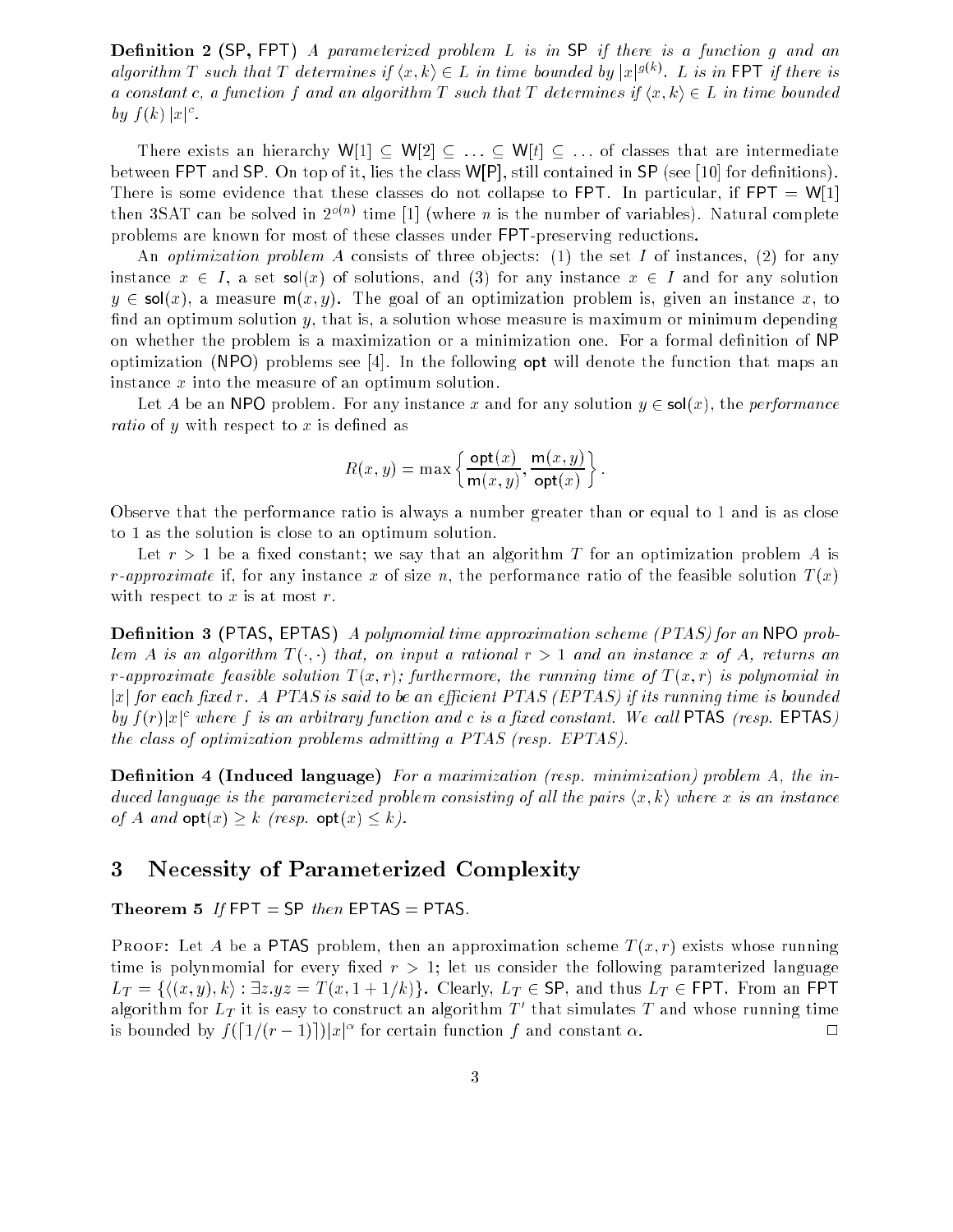The previous result means that our question can be explored only in the realm of fixed parameter complexity, since  $FPT = SP$  is not known to imply any collapse in standard complexity theory, say, the collapse of the polynomial hierarchy

## 4 A Natural Hard Problems

#### Lemma 6 If  $A \in$  EPTAS then  $L_A \in$  FPT.

PROOF: In order to decide whether  $\langle x, k \rangle \in L_A$  it is sufficient to compute a  $(1 + 1/2k)$ -approximate solution for  $x$ .

In the following we will consider the multivalued (planar) Max KCSP and Max GSAT problems.

For a fixed  $K \geq 1$ , the multivalued MAX KCSP problem is defined as follows: the instance contains a number n and a set of K-ary constraints over variables  $x_1, \ldots, x_N$ . A constraint is specified by listing its satisfying assignments. A solution is an assigment of values of  $\{0, \ldots, n-1\}$ to the variables. The measure of a solution is the number of constraints it satises, and the goal is to maximize such number.

The multivalued Max GSAT problem is similar, but this time a constraint is a DNF expression (a disjunction of conjunctions of literals) where a literal is an equation of the form  $[x_i = a]$ . A standard restriction of the MAX GSAT problem is, for fixed  $B \geq 1$ , the MAX GSATB problem, where a constraint is a DNF expression such that the lenght of the disjunctions is at most  $B$ . Note that, for any fixed K, multivalued MAX KCSP is a special case of multivalued MAX GSATK.

Given an instance of multivalued MAX KCSP or MAX GSAT, its *incidence graph* is defined as follows: there is a node for any variable and one for any constraints; for any constraint, there are edges between the node representing the constraint and all the nodes representing the variables occurring in it. An instance is said to be planar if its incidence graph is planar. Khanna and Motwani [17] prove that planar multivalued Max GSAT admits a PTAS.

Multivalued KCSP (resp. GSATB, GSAT) is the parameterized problem where the instance is a multivalued Max KCSP (resp. Max GSATB, Max GSAT) instance, the parameters are the number of variables and the number of constraints, and the question is whether the instance is satisable.

#### **Lemma 7** Multivalued 2CSP is  $W[1]$ -hard.

PROOF: We give parameterized reduction from the CLIQUE problem, that is  $W[1]$ -complete [12]. Given a graph  $G = (V, E)$  with m edges and n nodes, and an integer k, we show how to construct, in time  $O((m+n)\kappa^2)$ , an instance  $\varphi$  of multivalued 2CSP with  $\kappa$  variables and  $\kappa(\kappa-1)/2$  constraints such that the formula is satisfiable iff the graph has a  $k$ -clique. The hardness of the problem will follow.

Let us assume that  $V = \{0, \ldots n-1\}$ .  $\phi$  has k variables  $x_1, \ldots, x_k$  that take value over  $0,\ldots,n-1.$   $x_i$  is supposed to be the *i*-th node of a *k*-clique in  $G.$  There is a constraint  $C_{ij}$  for any unordered pair  $i, j \in \{1, \ldots, k\}$ . The constraint enforces that  $x_i$  and  $x_j$  are endpoints of some edge of  $G$  (and thus, in particular, they are different). The constraint is

$$
\bigvee_{(u,v)\in E} ([x_i = u] \wedge [x_j = v]) \vee ([x_i = v] \wedge [x_j = u]).
$$

It is clear that  $\phi$  is satisfiable iff G has a k-clique.

4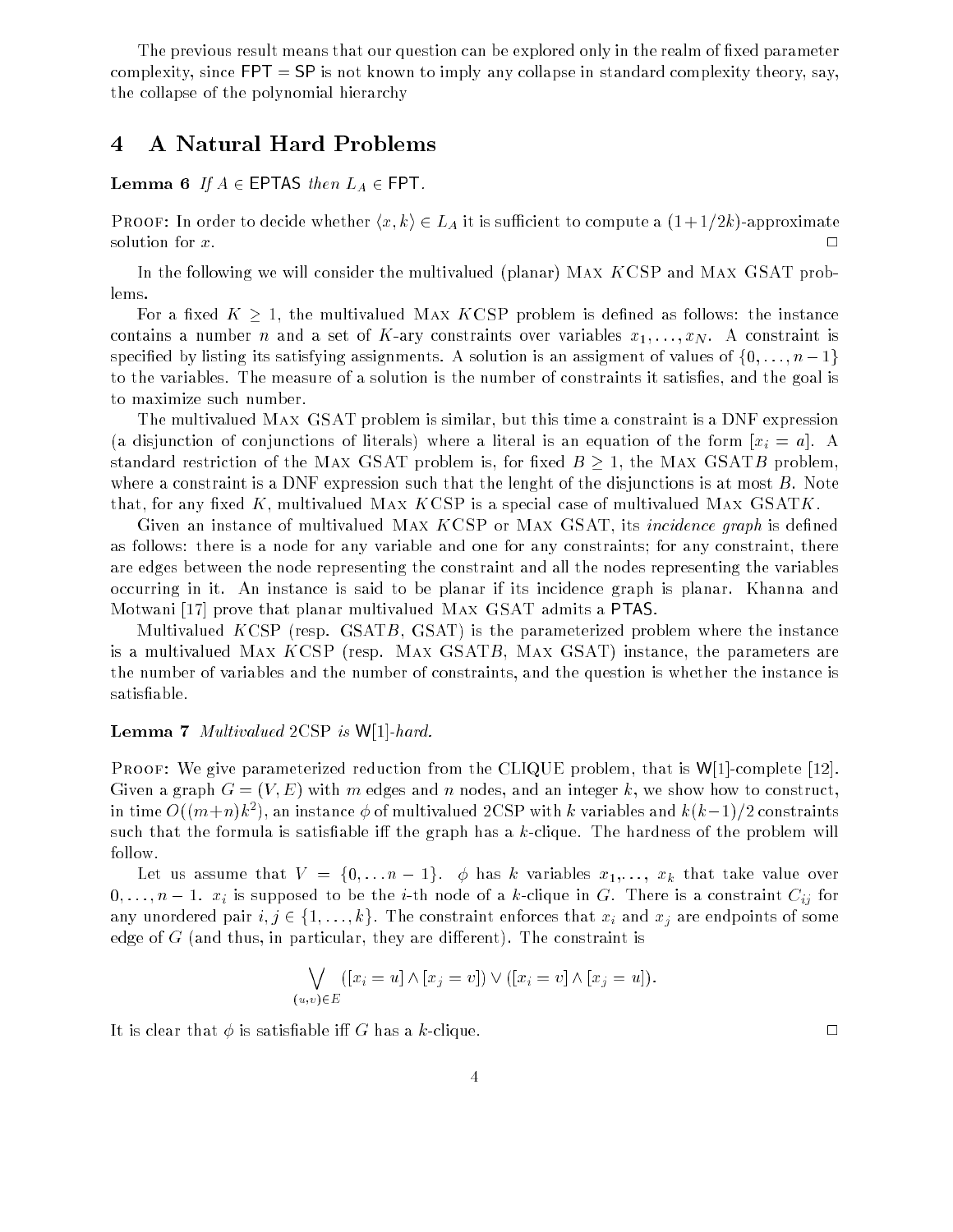The next lemma shows that the previous hardness result cannot be pushed higher in the W hierarchy, because even a much more general problem is in W[1].

#### **Lemma 8** Multivalued GSAT belongs to  $W[1]$ .

PROOF: We will show a parameterized reduction from Multivalued GSAT (with parameters the number of variables  $k_1$  and the number of constraints  $k_2$ ) to the Short Nondeterministic Turing Machine Computation problem. Its instance is a nondeterministic Turing machine  $T$  with some fixed number of work tapes; the parameter is an integral number  $k$ ; the question is whether there is a deterministic computation path of T (starting from empty tape) which accepts in at most k steps. This problem is  $W[1]$ -complete ([6, 7]).

Let us consider an instance of Multivalued Max GSAT:

$$
\bigwedge_{i=1...k_2} \bigvee_{j=1...d_i} \bigwedge_{h=1...c_{i,j}} [x_{ijh} = v_{ijh}]
$$

where  $x_{ijh}$  is a variable in the set  $\{x_1 \ldots x_k\}$  and  $v_{ijh}$  is a number in  $\{0 \ldots n-1\}$ . Note that  $c_{i,j} \leq k_1$ .

We should derive a nondeterministic Turing machine that executes the following pseudo-code:

```
nondeterministically guess k_1 values for x_1 \ldots x_{k_1}for i=1 to k_2 do
    nondeterministically guess j in \{1...d_i\}for h = 1 to c_{i,j} do
        if x_{ijh} \neq v_{ijh} then reject
    enddo
enddo
```
accept

Let us suppose that the original formula is satisfiable; then there is a deterministic computation path of T which guesses the correct values for the  $k_1$  variables and then, for each index i, guesses the index  $j$  of a satisfied conjunction. Thus the computation never rejects, and eventually it accepts. Conversely, if a deterministic computation path of  $T$  accepts, the formula must be satisfiable.

The number of steps of each deterministic computation path is at most  $O(k_1 + k_1 \cdot k_2)$  (observe that the alphabet of T should contain at least one symbol for each value in  $\{0 \dots n-1\}$ .

Lemma <sup>9</sup> Multivalued Planar 3CSP ia W[1]-hard.

PROOF: Let  $\phi$  be an instance of multivalued 2CSP with  $k_1$  variables and  $k_2$  constraints. An embedding of the incidence graph of  $\phi$  can have at most  $(\kappa_1 \kappa_2)^+$  crossings. Each crossing has the form shown in Figure 1, left. We remove such crossing by creating new variables  $x_i$  and  $x_j$  and a planar gadget enforcing  $x_i = x_j$  and  $x_j = x_j$ ; the cross-over gadget is depicted in Figure 1, right. The constraints of the gadget are as follows:

$$
C_1: x_i + x_j \equiv z \pmod{n} \qquad \qquad C_2: x_j + x'_i \equiv z \pmod{n} C_3: x_i + x'_j \equiv z \pmod{n} \qquad \qquad C_4: x'_j + x'_i \equiv z \pmod{n}
$$

The gadget only requires 3CSP constraints. If  $x_i = x_i$  and  $x_j = x_j$  then all the constraints of the gagdet can be satisfied by setting  $z \equiv x_i + x_j \pmod{n}$ . Conversely, if all the constraints of the gadget are satised, then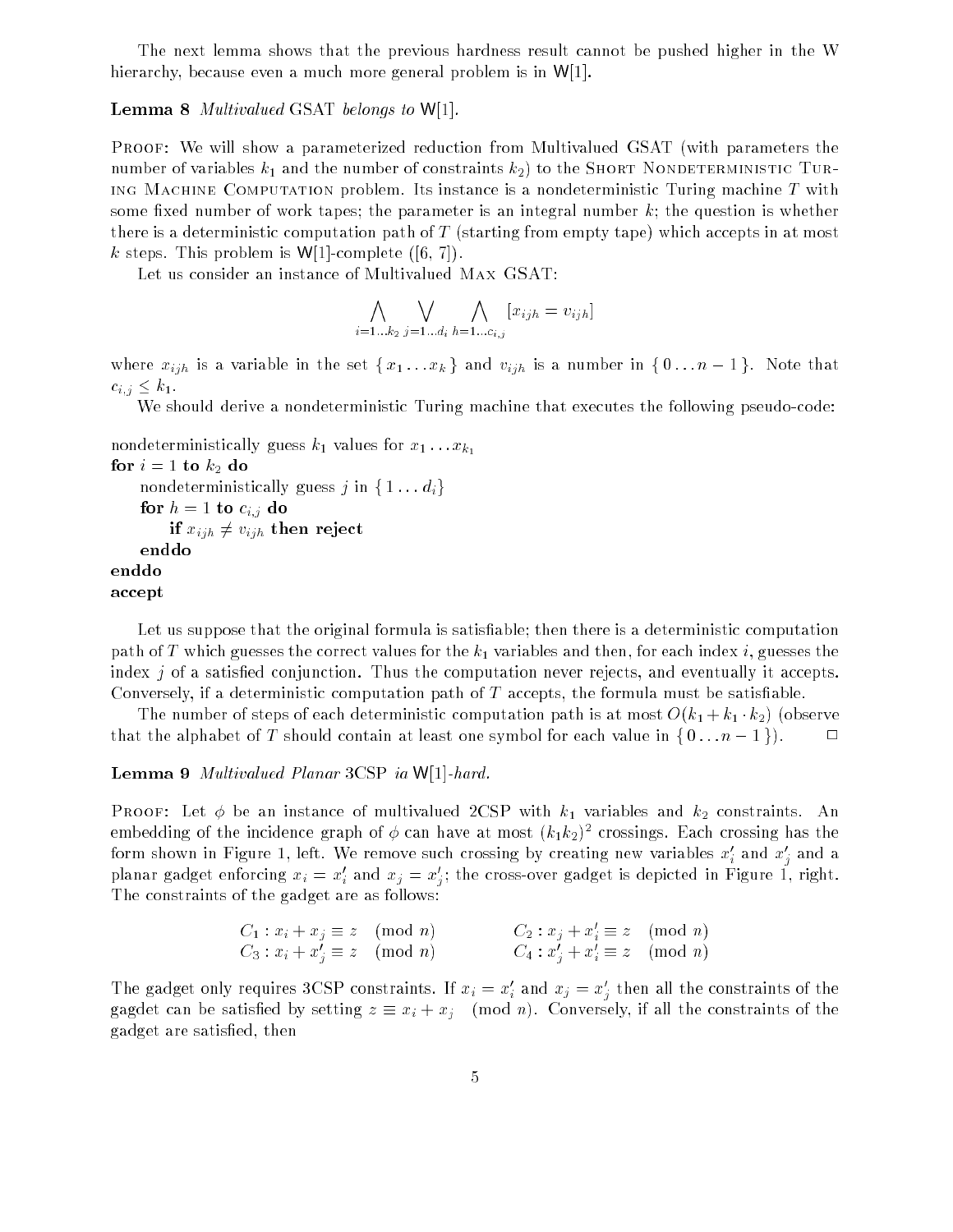

Figure 1: A multivalued cross-over gadget.

$$
x_i \equiv z - x_j \equiv z - (z - x'_i) \equiv x'_i \pmod{n}
$$

and

$$
x_j \equiv z - x_i \equiv z - (z - x'_j) \equiv x'_j \pmod{n} ;
$$

since  $x_i, x_j, x_i, x_j \in \{0, \ldots, n-1\}$ , it follows that  $x_i = x_i$  and  $x_j = x_j$ . After replacing each crossing j with a gadget, we have that the new (planar) instance is satisfiable if and only if the former instance was satisfiable.  $\Box$ 

From Lemmas 6 and 9 the main result of this section follows.

**Theorem 10** Multivalued Planar MAX 3CSP  $\notin$  **EPTAS** unless  $W[1] = FPT$ .

## 5 An Articial Hard Problem

In this section we will give a weak converse of Theorem 5, namely, we will prove the following theorem.

Theorem 11 If  $W[P] \neq FPT$  then EPTAS  $\neq$  PTAS.

We will prove the theorem by defining an artificial optimization problem that admits a PTAS but does not admit an EPTAS unless  $W[P] = FPT$ .

Let us define the parameterized Linear Inequalities problem in the following way:

INSTANCE: A system of *n* linear inequalities S.

PARAMETER: an integer  $k \leq n$ .

QUESTION: can we delete k inequalities and get a system that is consistent over the rationals?

Linear Inequalities is complete in W[P] and thus cannot belong to FPT unless FPT = W[P] [1]. Let us define an optimization version MAX SUBSYSTEM such that the measure in defined in a very tricky way.

Instance: A set of linear inequalities S.

SOLUTION: A subset  $S \subseteq S$  such that  $S = S$  is consistent.

MEASURE: Let  $k = |S'|$  and  $n = |S|$ :  $m(S, S') = \left| 2(n+1)^2 \frac{k+1}{k} \right|$ 

ka ku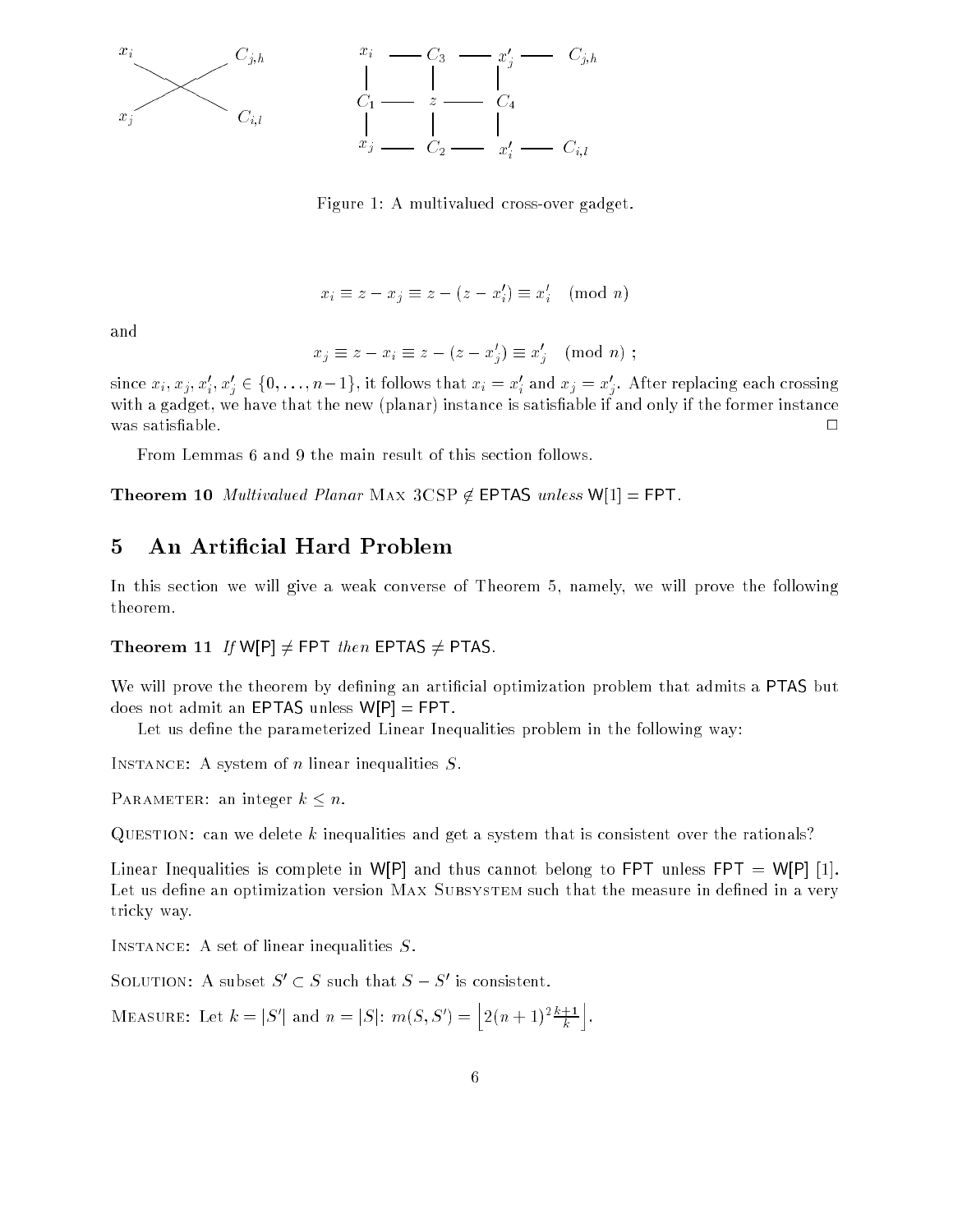Theorem 11 is implied by the following two lemmas.

Lemma 12 MAX SUBSYSTEM is in PTAS.

**PROOF:** Let us consider the following algorithm  $T_k(\beta)$ : first considers all  $O(n^{\alpha})$  subsets  $\beta \subset \beta$  of cardinality at most k. If feasible solutions are found, then  $T_k$  returns one with maximum measure, otherwise returns a trivial solution  $\mathcal{L}$  and  $\mathcal{L}$  equations removed in the rst case, algorithm  $\mathcal{L}$  $T_k$  returns an optimum solution, otherwise, the minimum number of equations that has to be removed is  $k^* \geq k+1$  and the achieved performance ratio is

$$
R(S, S_{\text{trivial}}) = \frac{\left[2(n+1)^2 \frac{k^* + 1}{k^*}\right]}{\left[2(n+1)^2 \frac{n}{n-1}\right]}
$$
  

$$
\leq \frac{\left[2(n+1)^2 \frac{k+2}{k+1}\right]}{\left[2(n+1)^2 \frac{n}{n-1}\right]}
$$
  

$$
\leq \frac{2(n+1)^2 \frac{k+2}{k+1}}{2(n+1)^2}
$$
  

$$
= \frac{k+2}{k+1} < 1 + 1/k
$$

 $\Box$ 

**Lemma 13** If MAX SUBSYSTEM is in EPTAS, then Linear Inequalities is in FPT.

**PROOF:** Let T be a EPTAS for the problem MAX SUBSYSTEM and let f be a function such that the running time of  $T(x,r)$  is bounded by  $f([1/(r - 1)])|x|^\alpha$ . Let us consider the following FPT algorithm for Linear Inequalities.

- 1. Execute  $I(\mathcal{S},r)$  with  $r = 1 + 1/(3(k^2 + 2k))$  and let  $\mathcal{S}$  be the returned solution.
- z. II p | ト ʁ then accept else reject.

The running time of the algorithm respects the definition of FPT and is clearly correct when  $\langle S, k \rangle \notin \mathbb{Z}$  Linear Inequalities. Suppose now that  $\langle S, k \rangle \in \mathbb{Z}$  Linear Inequalities and that the algorithm rejects, we will derive a contraddiction. Let  $S_T$  be the solution returned by  $T(S, 1+1/(3(k^2+2k)).$ 

$$
R(S, S_T) \geq \frac{\left[2(n+1)^2 \frac{k^* + 1}{k^*}\right]}{\left[2(n+1)^2 \frac{k+2}{k+1}\right]}
$$
  
\n
$$
\geq \frac{\left[2(n+1)^2 \frac{k+1}{k}\right]}{\left[2(n+1)^2 \frac{k+2}{k+1}\right]}
$$
  
\n
$$
\geq \frac{2(n+1)^2}{k} \frac{k+1 - \frac{k}{2(n+1)^2}}{k}
$$
  
\n
$$
\geq \frac{k+1 - \frac{1}{2(k+1)} \cdot \frac{k+1}{k+2}}
$$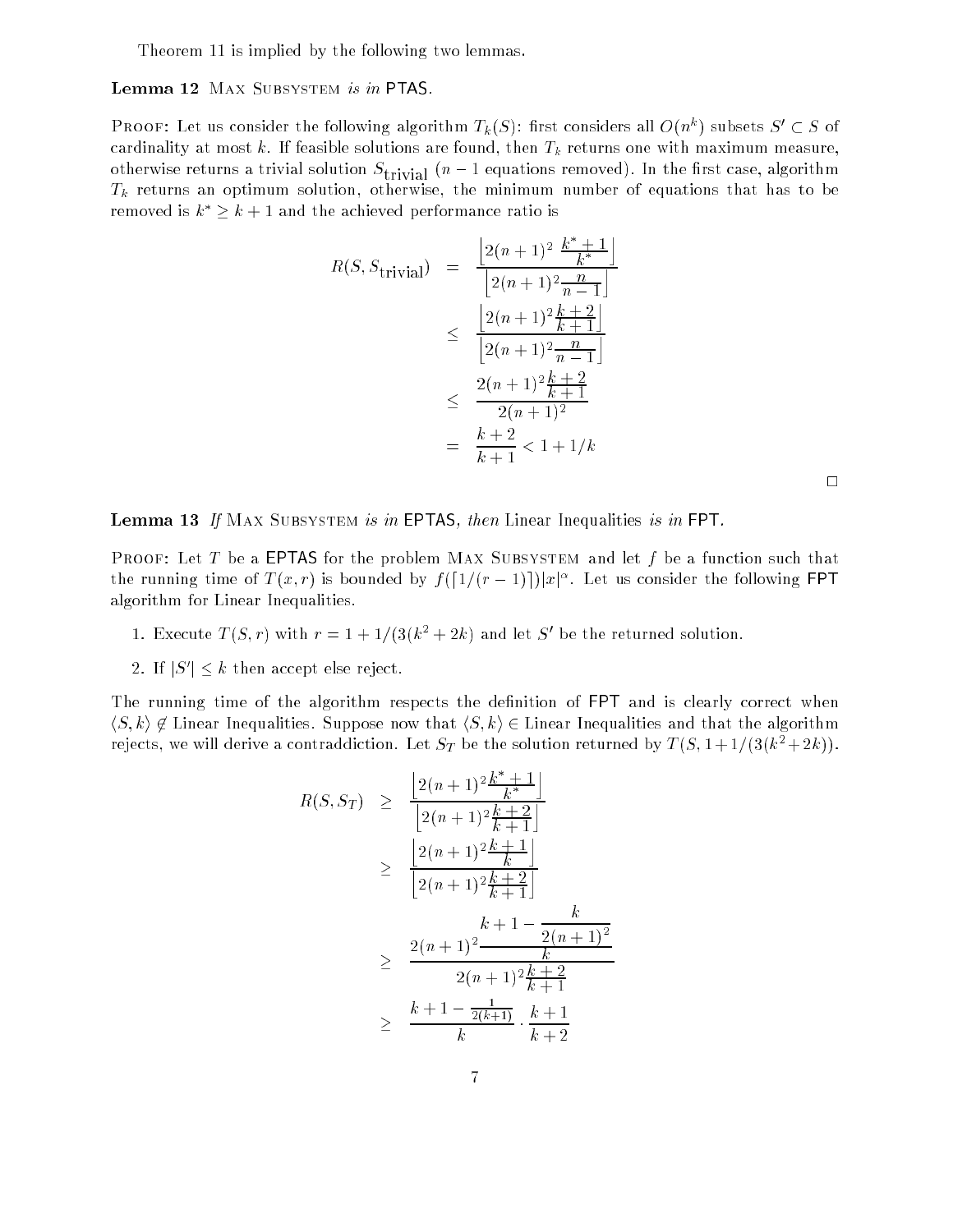$$
= \frac{k^2 + 2k + 1 - 1/2}{k^2 + 2k}
$$

$$
= \frac{k^2 + 2k + 1/2}{k^2 + 2k}
$$

$$
= 1 + \frac{1}{2(k^2 + 2k)} > 1 + \frac{1}{3(k^2 + 2k)}
$$

where fourth inequality is due to the fact that  $k \leq n$ , and so  $k/2(n + 1)^2 \leq 1/2(k + 1)$ .

# 6 Conclusions

The relations between fixed parameter complexity and approximability was already considered by Cai and Chen [5]. Their study was directed towards the approximation properties of optimization problems with a hard induced language. Our approach, instead, focuses on the relation between the approximation factor in a PTAS and the parameter in a parameterized problem. The difference between the two approaches is best noted by considering that the induced language of the problem MAX SUBSYSTEM, defined in Section 5, is in FPT.

When restricted to boolean domains, the planar MAX GSATB problem admits an EPTAS for any fixed  $B$  [8], while we have shown that multivalued planar MAx  $\rm GSAT3$  is not in <code>EPTAS</code> unless  $FPT = W[1]$ . It appears that the size of the domain changes quite dramatically the approximability properties of constraint satisfaction problems. This point seems to be worth further investigation.

#### Acknowledgements

We are grateful to Sanjeev Khanna for his contribution to this research.

### References

- [1] K. A. Abrahamson, R. G. Downey, and M. R. Fellows. Fixed-parameter tractability and completeness IV: on completeness for  $W[P]$  and  $PSPACE$  analogues. Annals of Pure and Applied Logic, 73(3):235-276, June 15, 1995.
- [2] S. Arora. Polynomial time approximation schemes for Euclidean TSP and other geometric problems. In Proceedings of the 37th IEEE Symposium on Foundations of Computer Science, 1996.
- [3] S. Arora, D. Karger, and M. Karpinski. Polynomial time approximation schemes for dense instances of NP-hard problems. In Proceedings of the 27th ACM Symposium on Theory of Computing, pages  $284-293$ , 1995.
- [4] D.P. Bovet and P. Crescenzi. Introduction to the Theory of Complexity. Prentice Hall, 1993.
- [5] L. Cai and J. Chen. On fixed-parameter tractability and approximability of  $NP$ -hard optimization problems. In Proc. of 2nd Israel Symposium on Theory of Computing and Systems, pages 118-126, 1993. To appear also in the *Journal of Computer and System Science*.
- [6] L. Cai, J. Chen, R. G. Downey, and M. R. Fellows. On the parameterized complexity of short computation and factorization. To appear in the Archive for Mathematical Logic, 1995.